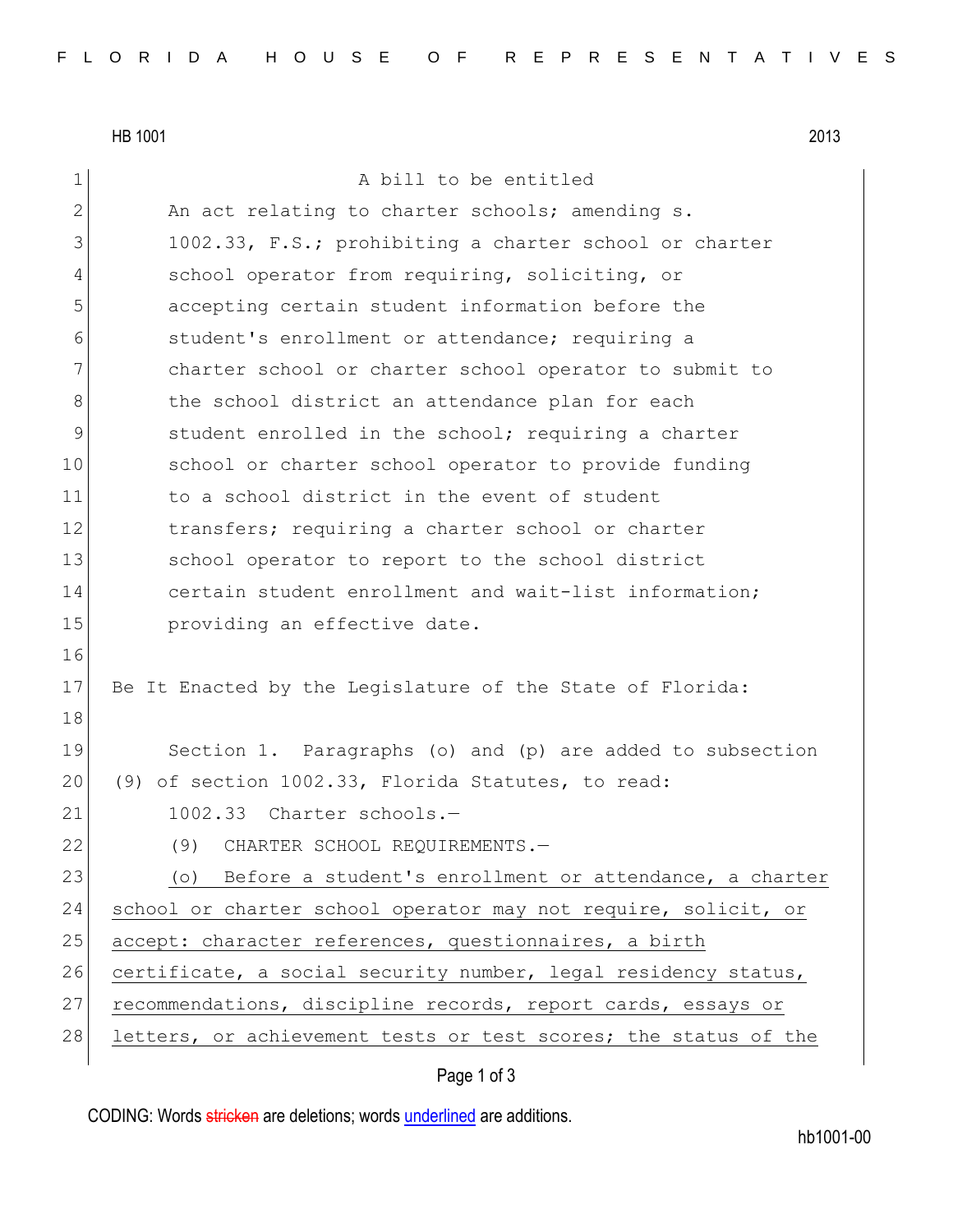HB 1001 2013

 student's eligibility for exceptional education services or the student's level of English proficiency; or interviews with the student or parent. (p)1. For each student attending a charter school, the charter school or charter school operator shall submit to the school district, within 15 days after the student's enrollment, a written plan developed by the student's parent, a charter 36 school administrator, and a school district administrator that specifies the public school and grade level that the student would likely attend if the charter school closes or the student withdraws before the last day of the school year so as to allow school district personnel to make strategic and budgetary decisions in advance. 42 2. If a student transfers for any reason from a charter 43 school to a public school before the last day of the school 44 year, the charter school or charter school operator shall provide to the school district a prorated portion of the per- student funding allocated to the charter school for that student based on the amount of time that the student is enrolled in the 48 charter school and the public school to which the student transferred. 3. A charter school or charter school operator shall 51 report to the school district, within 15 days after the last day 52 of each semester, a roster of the students who attended the 53 school at any time during the semester, the duration of their enrollment, and, if a student has withdrawn from the school, the 55 reason for withdrawal attested to by the parent. 4. A charter school or charter school operator shall

## Page 2 of 3

CODING: Words stricken are deletions; words underlined are additions.